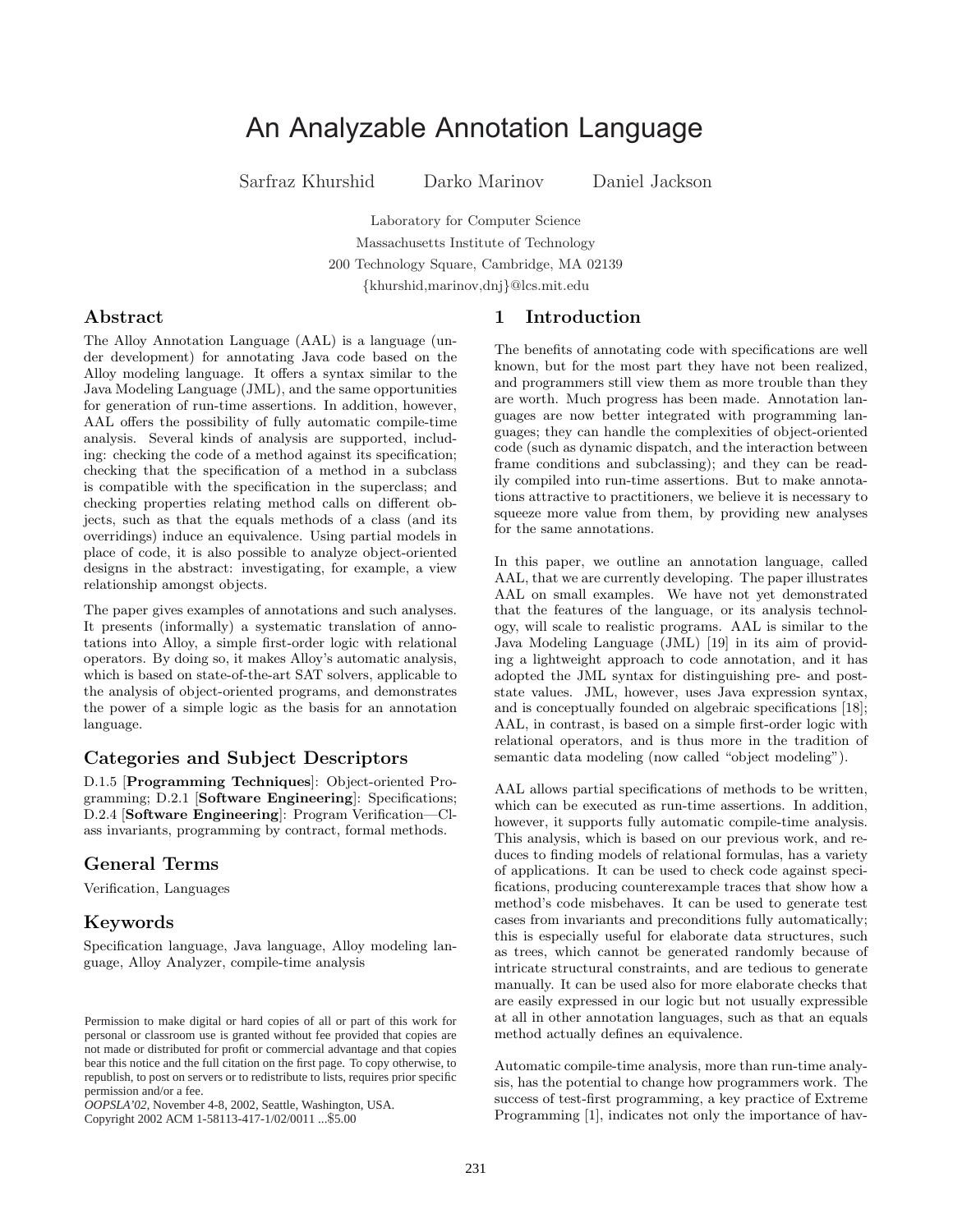ing regressions tests (and having them early), but also the value of focusing on intent before coding. Even though the programmer isn't required to write a specification, the act of devising test cases forces a consideration of what behavior is intended. Our approach promises to bring the benefit of test-first programming with lower cost. An invariant (especially for a complex structure) is usually much less work to write than a reasonable test suite. Having written it, the programmer can rely on our analysis not only to generate a high quality test suite but also to check crucial properties of the specification itself. A crucial advantage of compile-time analysis is that it can be applied before the code is complete, whereas run-time analyses require not only that the module be complete, but that whatever libraries it uses be complete and available also.

The language we present is a declarative, first-order logic. This makes it simple and familiar. The inclusion of relational operators makes it easy to express navigations amongst objects. The set of elements of a list, for example, may be denoted by the expression p.\*next.elt, where p is the variable that points to the list, \*next indicates zero or more traversals of a field next from list nodes to list nodes, and elt indicates traversal of a field from a node to its contained element. The user can view the heap as a labeled graph, modeled with standard notions of sets and relations. We believe this is simpler than an algebraic viewpoint, which requires a collection of predefined datatypes to model sets, tuples, sequences, and so on.

The logic is expressive enough to capture much of the behavior of an object-oriented program. In particular, it can express the mutation of shared objects that is the cause of much complexity in object-oriented programs. The annotation language is actually a full modeling language, and can be used to model and analyze an object-oriented program in its entirety. We illustrate this by application to the design of views, in which mutation of one object is propagated to another belonging to a different class [7].

Previous work has shown how to use the Alloy language to represent the heap of an object-oriented program [12, 13], how to check code automatically against an Alloy specification [15], and how to generate test cases automatically from Alloy invariants [24]. The new contributions of this paper are:

- An embedding of the Alloy logic in an annotation language designed to be as close as possible to JML;
- A translation scheme that translates annotations and checks into simple Alloy formulas, making existing Alloy analysis technology [9] applicable;
- As part of this scheme, a handling of some of the tricky aspects of object-oriented programs and specifications, most notably: frame conditions (and their interaction with object sharing and subclassing), dynamic dispatch, recursion, and user-defined equality;
- A series of small examples illustrating the power of the approach, including analyzing whether a user-defined

equality method obeys the object contract, and analyzing views (as used extensively in the Java Collections Framework [34]).

Our approach can be viewed as an attempt to gain the benefits of two complementary approaches to annotation: the JML approach [19], which allows rich specifications but only run-time analysis, and the Extended Static Checker (ESC) approach [4], which provides compile-time analysis but for much less expressive specifications. This work builds on both of these projects. From JML, it takes ideas of syntax and specification inheritance. From ESC, it takes ideas about how to interpret frame conditions. It combines these ideas with an analysis technology that makes it possible to have both rich specifications and compile-time analysis.

## 2 Overview

The key idea in this paper is that the behavior of an objectoriented program can be modeled and analyzed within a simple first-order logic of sets and relations. In this section, we explain briefly how the state of an object-oriented program is modeled with sets and relations; how a method's behavior is modeled as a formula; and how the problem of analysis always reduces to finding an assignment of (set and relation) values to variables that makes a formula true. In later sections, these ideas are elaborated more fully.

### 2.1 Modeling state

The heap of an executing program is viewed as a labeled graph whose nodes represent objects and whose edges represent fields. The presence of an edge labeled  $f$  from node  $o$  to  $o'$  says that the f field of the object  $o$  points to the object  $o'$ . Mathematically, we treat this graph as a set (the set of nodes) and a collection of relations, one for each field. From a type perspective, the relations are untyped, and so any object may be associated by a given field with any other. We therefore classify the objects into classes by associating a subset with each class, and we constrain the relation associated with a field so that it only maps objects that belong to the field's class.

This simple approach, in which fields are essentially untyped, has a great advantage. It eliminates the need for casts. The assertion that an object belongs to a given class becomes a membership test. And since field "get" (dereferencing) is treated as relational image, application of a field to an object of the wrong class yields the empty set. This is particularly handy in navigation expressions, in which a field is applied over a set of objects, only some of which belong to the appropriate class.

To model mutation, we simply associate a distinct graph with each state. In a specification there are only two statesthe pre-state and the post-state. Mathematically, we treat fields as ternary relations, each of which maps an object to an object in a given state.

### 2.2 Specifications and models

Our annotation language includes the following parts. Each method may be annotated with three formulas—a precondition (labeled requires), a postcondition (labeled ensures),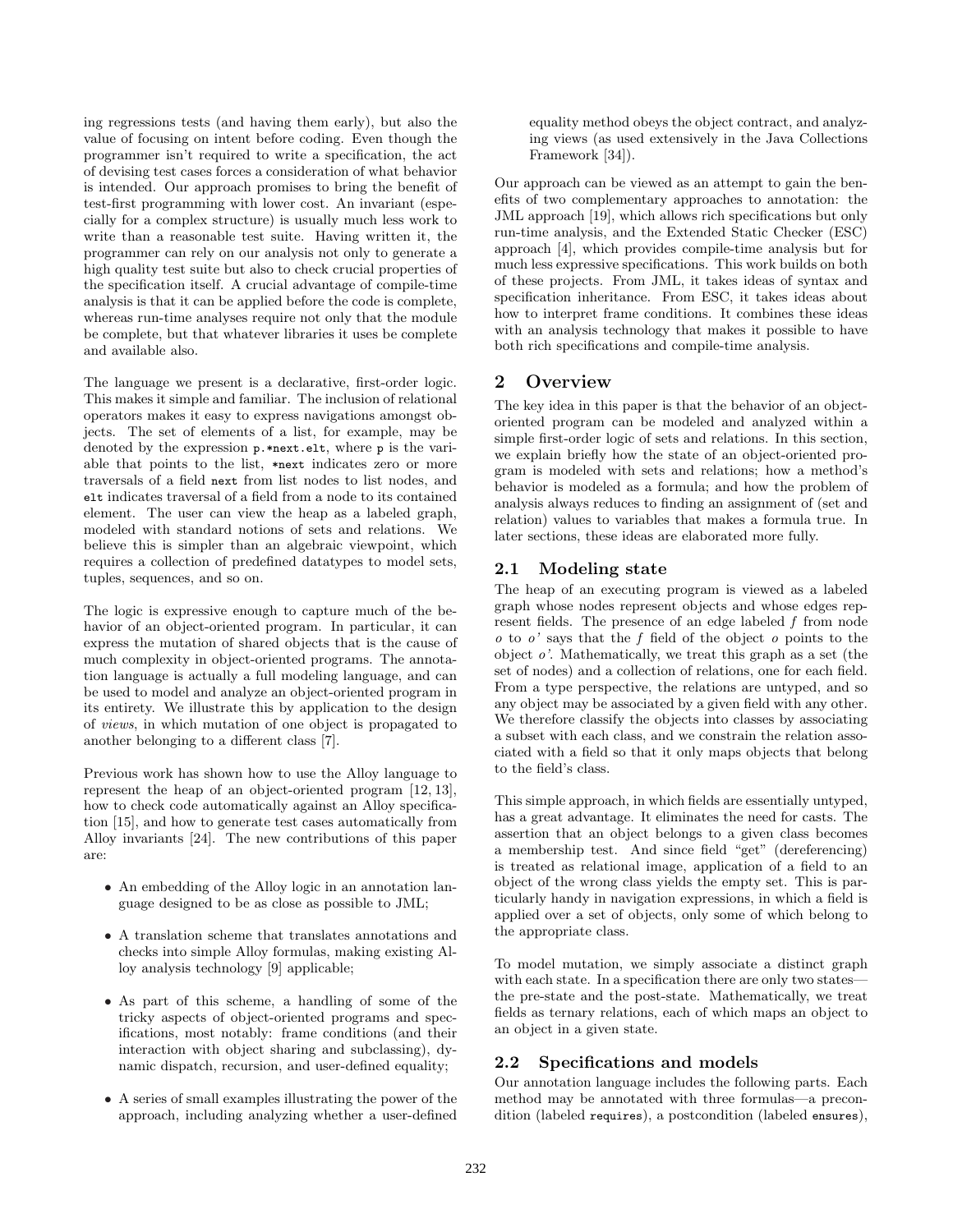and a behavior model (labeled does)—and a frame condition (labeled modifies). The precondition, postcondition and frame condition together form a specification, which is used to check the code of the method. In the checking of a client, the specification may be used as a surrogate. Sometimes, however, a client may legitimately rely on stronger properties than the specification guarantees, because, for example, the specification has been deliberately weakened to ensure that subclasses are subtypes. Or we may want to perform an analysis of the method that accounts for the details of its behavior. In these cases, it is more appropriate to use the behavior model than the specification. This model may be provided explicitly by the user (especially if no code is yet present), but more commonly it will have been automatically generated from the code, or from the specification (by conjoining pre- and post-conditions). We thus use the terms specification and (behavior) model interchangeably, except when we want to point out the distinction.

### 2.3 Dynamic dispatch

The specification or behavior model of a method may "invoke" other methods as if they were mathematical functions. This is necessary for specifying polymorphic methods. A method to insert an element into a set, for example, will use the equals method of the element to determine whether or not the element should be inserted. To express this in the specification or model, we use equals as if it were a mathematical function. In order to capture the dynamic dispatch in which the meaning of this function depends on the class the element belongs to, this function is desugared to a wrapper function that invokes the equals function of the appropriate class based on which class the element belongs to.

### 2.4 Analysis

Our analysis works by translating theorems to be checked into Alloy [10, 14], a software modeling language. We use Alloy's analysis tool, the Alloy Analyzer, to check the theorems. The analysis always reduces to finding an assignment for a formula that binds its free variables to values in such a way that the formula is true. In general, the free variables will represent the state of the program at several points in its execution. To check that a method in a subclass correctly preserves the specification of its superclass method, for example, we would construct a formula saying that a pre- and post-state exist that satisfy the constraints of the behavioral model of the subclass method, but do not satisfy the constraints of the superclass specification. A solution to this formula is a pair of states illustrating a violation: that is, a counterexample.

Our language is undecidable, so the analysis cannot be complete. The Alloy Analyzer conducts a search in a "scope" specified by the user that bounds the size of the basic types. In application to program checking, this amounts to limiting the size of the heap. A failure to find a counterexample does not mean that the theorem holds; it may mean that a counterexample exists, but only for heaps larger than those considered. In our experience in analyzing design models, we have found that surprisingly small scopes suffice to detect many subtle errors, and it seems likely that the same should hold for code.

The reader may wonder how this approach differs from testing; after all, only some finite set of cases is considered. There are two crucial differences. First, the user does not have to provide any test cases. Second, experience with model checking in the last decade has demonstrated that exhaustive analysis of a bounded space is far more effective at finding bugs than testing, largely because of the large number of cases considered. The satisfiability solvers that we use as the underlying technology in the Alloy Analyzer can routinely handle spaces of several hundred bits in width; an analysis of a billion cases (or, a state space of 30 bits), which is completely infeasible in testing, is thus very small.

### 3 Examples

Our presentation is organized around two examples. Both illustrate how programs that are seemingly straightforward can become surprisingly complicated. In the first, we consider determining whether the equals method of a class satisfies the "object contract"—in particular that it define an equivalence relation over the elements of the class. In practice, it is easy to get this wrong, especially when overriding the method in a subclass, because of the asymmetry of method dispatch.

In the second, we consider two implementations of a set interface: one a standard implementation as a red-black tree, and the other as a view on the first. This second class exhibits strange properties. Modifying the subset class causes modifications in the other; worse, because a subset is defined with a predicate on elements, inserting an element that does not satisfy the predicate will not cause it to be inserted at all. A set object thus fails to obey the simplest set axioms: that inserting an element into a set results in it belonging to the set afterwards. In fact, even the complexities of views are not necessary to break these axioms; since an inserted object may replace an object already present that is equivalent (by its equals method), insertion may actually remove an object! These are not contrived examples. It is for reasons such as these that the specification of the Set interface in the Java Collections Framework does not claim that the standard set axioms hold.

### 3.1 Overriding equals

We first use AAL to specify the behavior of two Java equals methods and to check the correctness of their overriding. Any implementation of equals should satisfy two crucial properties: at least being an equivalence relation and being consistent with hashCode [34]. It is easy to develop such implementations incorrectly [30], and special care should be taken for classes that allow equals to be overridden, i.e., for classes that are not final.

### 3.1.1 Superclass

Consider the equals method of the class java.awt.Dimension that is a non-final class from the standard Java libraries [34]. An object of java.awt.Dimension has two integer fields, width and height. The following is an example AAL annotation of java.awt.Dimension and its equals method: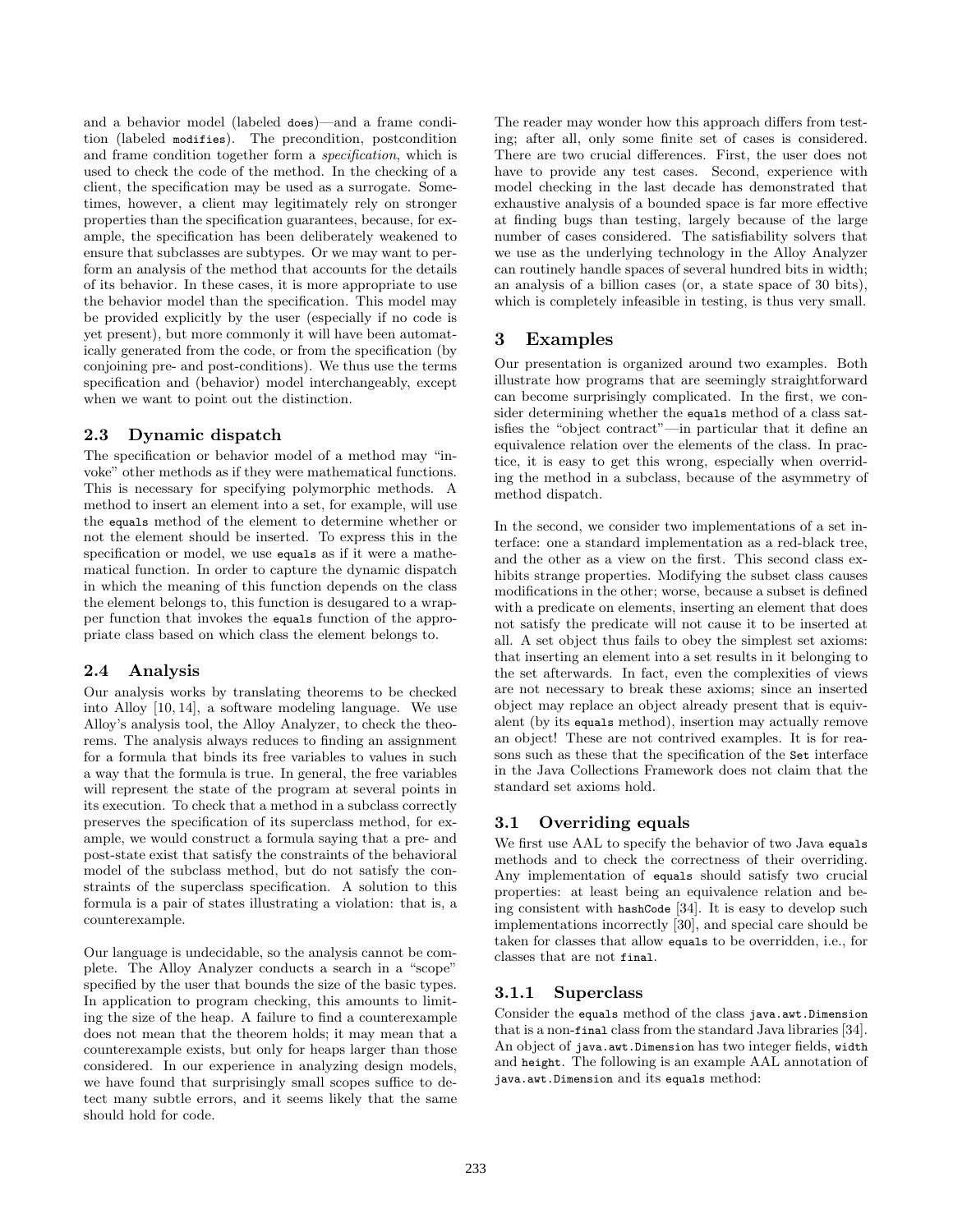```
class Dimension {
    int width;
    int height;
    //@ does {<br>//@ \resp
         //@ \result = (obj instanceof Dimension &&
    //@ this.width = obj.width &&
    //@ this.height = obj.height)
    //@ }
   public boolean equals(Object obj) {
        if (!(obj instanceof Dimension))
           return false;
       Dimension d = (Dimension)obj;
        return (width == d. width) &&
               (height == d.height);
    }
}
```
The does annotation specifies a model for the behavior of the method. Such models can be provided by the programmer or automatically generated from the code, as here. A model is a formula over the method parameters, classes, and fields. The keyword \result, borrowed from JML, allows referring to the return value of the method. In this example, we consider an annotation that provides a model and not a specification, because we want to check that the model correctly implements the specification.

#### 3.1.2 Checking AAL models

Every AAL specification and model can be automatically translated into Alloy and checked with the Alloy Analyzer  $(AA)$ <sup>1</sup>. We describe in this section only the result of the analysis; Section 5 presents the translation. We use AA to automatically check that all equals methods implement an equivalence relation. The following AAL assertion expresses the equivalence property:

```
assert equalsIsEquivalence {
  allnn o: Object | // reflexivity
    o..equals(o)
  allnn o, o': Object | // symmetry
    o..equals(o') => o'..equals(o)<br>lnn o1, o2, o3: Object | // transitivity
  allnn 01, 02, 03: Object |
    o1..equals(o2) & o2..equals(o3) =>
      o1..equals(o3) }
```
This assertion consists of three, implicitly conjoined, formulas. The variables quantified with allnn range over all nonnull objects. The operator '=>' denotes implication. The operator '..' invokes AAL methods, using (single) dynamic dispatch as in Java, based on the dynamic class of the receiver object. Note that this property is inherently global, i.e., an invariant on all classes and not just a class invariant for Object.

The assertion is checked by presenting a translation into basic Alloy (described later in Section 5) to the Alloy Analyzer. The expressions involving equals are expanded using the behavior model of the Dimension class given above. In this case, the analyzer checks the assertion, and reports that there are no counterexamples for this particular class.

#### 3.1.3 Subclassing with overriding

Consider Dimension3D, a subclass of java.awt.Dimension that adds a field depth and incorrectly overrides equals:

```
class Dimension3D extends java.awt.Dimension {
   int depth;
```

```
//@ does {
    //@ \result = (obj instanceof Dimension3D & & <br>//@ super..equals(obj) & &
    %//@ super..equals(obj) & //<br>//@ this.depth = obj.dept
                         this.depth = obj.depth)//@ }
    boolean equals(Object obj) {
         if (!(obj instanceof Dimension3D))
              return false;
         Dimension3D d = (Dimension3D)obj;
         return super.equals(obj) &&
                  depth = d.depth;
    }
}
```
We again use AA to check the assertion equalsIsEquivalence, and this time it automatically generates a counterexample:

```
Object_1: Dimension {
 width = 0,height = 1 }
Object_2: Dimension3D {
 width = 0,height = 1,
 depth = 3}
```
These two objects violate the symmetry property: setting o = Object\_1 and  $o'$  = Object\_2 makes  $o$ ..equals( $o'$ ), but not o'..equals(o). The reason is that the former equals is from Dimension, and it is oblivious of the field depth introduced in Dimension3D, whereas the latter equals is from Dimension3D, and it correctly compares all the fields in the objects. This counterexample shows that Dimension3D incorrectly overrides equals, as it violates the equivalence property.

The problem is actually in the equals method of the class java.awt.Dimension; it is hard to correctly override it in a subclass. An overridable equals can be implemented in Java using the getClass method instead of the instanceof primitive [30]. In our running example, it requires changing equals of java.awt.Dimension to use the expression obj.getClass() == this.getClass() instead of obj instanceof Dimension.

Modeling this change in AAL is straightforward; we replace

obj instanceof Dimension

with

obj..getClass() = getClass()

in does. We translate the changed AAL specification into Alloy and again use AA to check the equivalence assertion. This time AA reports no counterexamples.

#### 3.2 Subset views

We next illustrate AAL by developing specifications for sets and subset views. We consider a generalization of views returned by the subSet method in the class java.util.TreeSet of the Java Collections Framework (JCF). We develop example specifications for parts of the following:

<sup>&</sup>lt;sup>1</sup>We have not yet implemented the translation; for the examples of this paper we performed it manually.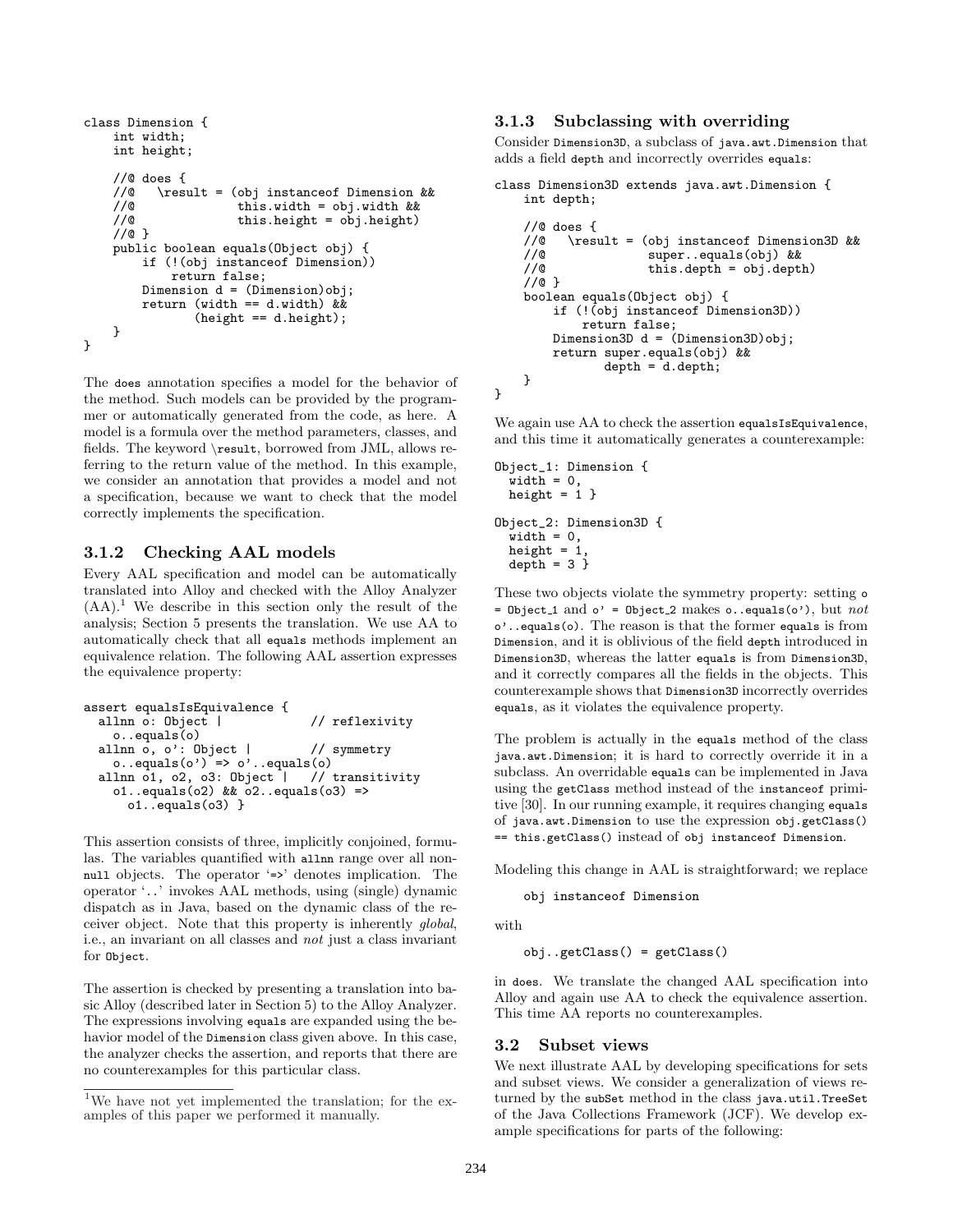- The java.util.Set interface.
- The abstract class java.util.AbstractSet for sets whose element membership is based on equals method. This specification is abstract and uses an Alloy set to represent the set of elements.
- The java.util.TreeSet class that uses red-black trees to implement java.util.AbstractSet.
- A set that represents a subset view on another set; this specification also shows how a method argument that is essentially a function can be handled.

Finally, we illustrate how behavior of methods can be automatically analyzed in an interactive fashion.

#### 3.2.1 Set interface

Consider the following example AAL specification for a part of the java.util.Set interface:

```
package java.util;
```

```
public interface Set extends Collection {
    //@ ensures {<br>//@ \result
    //@ \result = (o instanceof Set & & //@ contains All(o) & &
                         //@ containsAll(o) &&
    //@ o..containsAll(this))
    //@ }
    boolean equals(Object o);
    //@ ensures {
    //@ \result = all o: Object |<br>//@ c..contains(o
                          c..contains(o) \Rightarrow contains(o)//@ }
    boolean containsAll(Collection c);
}
```
The specifications are given only for methods equals and containsAll, because the interface Set should not specify all standard axioms for sets. Otherwise, subclasses such as Subset view could not be subtypes of Set, as noted earlier. We present in the example only the most relevant parts of the specification; AAL additionally borrows from JML parts that specify exceptional behaviors (when a method returns throwing an exception), access modifiers (public, protected, and private), inheritance of specifications etc.; for details see [19].

Since the specifications omit preconditions (there are no requires annotations), they are true by default, as in JML. The postcondition for equals specifies that the result is true iff o is a non-null object of Set or its subclass and this and o are subsets of each other. The method containsAll determines if c is a subset of this; the result is true iff every object contained in c is also contained in this; ':' denotes set membership.

#### 3.2.2 Abstract set

Consider next the following AAL specification for a part of the abstract class java.util.AbstractSet that implements the Set interface:

package java.util;

```
abstract class AbstractSet implements Set {
    //@ model s: set Object;
    //@ invariant {
    //@ allnn disj e1, e2: s | !e1..equals(e2)
    //@ }
    //@ ensures {
    //@ \result = ( o in s ||<br>//@ somenn e:
                         somenn e: s \mid e..equals(o))
    //@ }
    boolean contains(Object o);
    //@ ensures {<br>//@ \old(co
    //@ \old(contains(o)) => s = \old(s),<br>//@ s = \old(s)
    //@ s = \old(s) + o<br>//@ \result = (s != \old(s))
            \text{result} = (s != \old(s))//@ }
    //@ modifies { s }
    boolean add(Object o);
}
```
The model field s declares a (mathematical) set of objects; set is an AAL keyword, and ': set' declares a subset. This field is used in specifications, but it does not need to be in an implementation for this class or its subclasses [19]. The class invariant specifies that objects in the set are not equal with respect to the equals method. The keyword disj declares disjoint subsets; in this case, it ensures that e1 and e2 are distinct. The symbol '!' denotes negation.

The postcondition for contains specifies that the result is true iff o itself is in s (which handles the case when o is null) or there exists a non-null object in s that is equals of o; 'in' denotes subset/membership operation, and '||' denotes disjunction.

Each of the methods presented so far is a pure method (also referred to as an *observer*), i.e., it does not modify the state (there is no modifies annotation) and its specification expresses properties of only one state. The method add is a mutator method that modifies the state and also returns a value. Its specification relates a pre-state (i.e., the state immediately prior to the method invocation) to a post-state (i.e., the state immediately after the method invocation).

In AAL postconditions, as in JML, prefixing an expression with \old indicates its evaluation in the pre-state, e.g., \old(s) is the value of model field s in the pre-state, and \old(contains(o)) is an invocation in the pre-state. (It is not legal to apply \old to the invocation of mutator methods.) The formula  $F \Rightarrow G,H$  means that if F holds, G should hold also; if not,  $H$  should hold. The postcondition for add specifies that the set is unchanged if it contains the object o in the pre-state; otherwise, o is added to the set in the post-state.

The modifies annotation in AAL is the same as in JML: it lists the fields that the method can change; the assignment to other fields is not allowed. We discuss the semantics of modifies in more detail in the next subsection. Intuitively, the method add can change only the field s (of this); all other fields retain their pre-state values.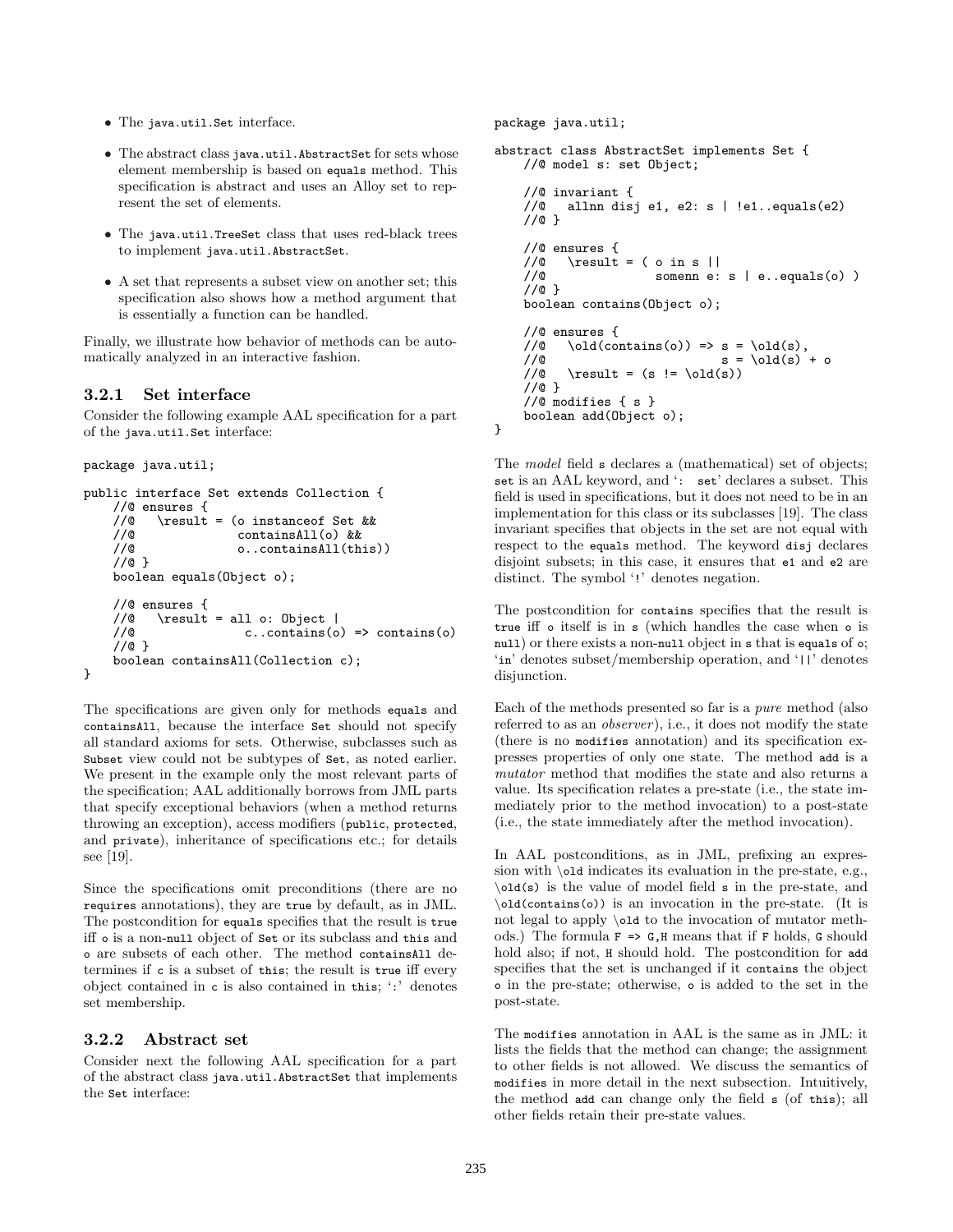#### 3.2.3 Set implementation

Consider next the following AAL specification for a part of the class java.util.TreeSet that implements sets (of comparable elements) with red-black trees:

#### package java.util;

}

```
class TreeSet extends AbstractSet {
    Node root;
    static final boolean RED = false;
    static final boolean BLACK = true;
    static class Node {
          Object key;
          Node left = null;
         Node right = null;
         Node parent;
          boolean color = BLACK;
    }
    //@ represents s <- root.*(left + right).key;
    //@ depends s <- root +
    //@ \fields_of(root.*(left + right));
    //@ invariant { // RedBlackFacts
    //@ // 1. every node is red or black, // @ // by construction// by construction
    //@ // 2. all leafs are black,<br>//@ // by construction
    1/@ 1/ by construction<br>1/@ 1/ 3. red nodes have b
    //@ // 3. red nodes have black children<br>//@ allnn e: root.*(left + right) |//@ allnn e: root.*(left + right) |<br>//@ e.color = RED =>
               e.\text{color} = RED \Rightarrow//@ e.(left + right).color in BLACK
    //@ // 4. all paths from root to leafs
    //@ // have same number of black nodes
    //@ allnn e1, e2: root.*(left + right) |<br>//@ null in e1.(left + right) &<br>//@ e2.(left + right) =>
              null in e1. (left + right) &
    //@ e2.(left + right) =><br>//@ #(e1.*parent & BLACK.~colo
    //@ #(e1.*parent & BLACK.~color) =<br>//@ #(e2.*parent & BLACK.~color)
                 #(e2.*parent & BLACK.~color)
    //@ }
    //@ invariant { // BinarySearchTreeFacts
    //@ ...
    //@ }
    //@ // inherits spec from the superclass
    boolean add(Object o) { ... }
     //@ does { \result = new Subset(this, p) }
    Set subSet(Predicate p) { ... }
```
Each tree has a root of class Node; each node has its data stored in key, pointers to its parent and its left and right children, and color which can be RED or BLACK.

The represents annotation specifies the abstraction function, i.e., how the concrete fields in objects that build a TreeSet relate to the model field in Set; '\*' denotes reflexive transitive closure, and '+' denotes set union. The depends annotation specifies a set of the concrete fields that the model field depends on; \fields of represents all fields for each object in the given set.

The semantics of modifies takes into account these dependencies: if a method can modify a model field f, then it can also modify the fields that f depends on. In the example, the add method in TreeSet can modify all fields in the tree,

since add in AbstractSet can modify field s. Conceptually, the depends annotation allows mutator methods in TreeSet to inherit their specifications from AbstractSet without any change, thus enabling modular reasoning. The full treatment of modifies is beyond the scope of this paper; details can be found in [20, 29].

The class invariant specifies the structural constraints for a red-black tree. All four properties can be easily expressed in AAL; '#' denotes the size of the set and '~' denotes the transpose relation, effectively following the field backwards. This example omits the invariants for a binary search tree, such as acyclicity, ordering of elements, and a definition of the parent relation as the transpose of the union of left and right. These invariants are also straightforward to express in AAL [24].

The main property to check for an implementation of a method is code conformance, i.e., whether the code correctly implements the specification. We call a state valid iff all objects in the state satisfy their respective class invariants. Code conformance requires showing that for all valid prestates that satisfy method precondition, the execution of the method body produces a post-state that is valid and satisfies the postcondition. In Alloy, this is schematically expressed as:

```
all s, s': State |
  valid(s) && pre(s) && body(s, s') =>
    valid(s') \& post(s, s')
```
One way to check code conformance is to translate the code of the method body into an Alloy formula and analyze the above implication with the Alloy Analyzer. Jackson and Vaziri developed a technique for automatic translation of a subset of Java into Alloy [15]. Work proceeds on optimizing this approach [36]; although it does not yet scale, it can handle a realistic red-black tree implementation in which the checked procedures have up to 50 lines of code. Another way to check code conformance is to use automatic testing. The TestEra framework [24] generates cases automatically from invariants and has also been demonstrated on the red-black tree implementation.

The method subSet is used to create a subset view. The model for this method uses a constructor for Subset that creates a a new view on s with filter p.

#### 3.2.4 Subset view

We next develop an AAL specification of a subset view. In JCF, the class java.util.TreeSet provides an implementation of a (sorted) set, as shown above, and also of a subset view. A subset view is created with so.subSet(fromElement, toElement), where so is the backing set object, and the result is a portion of so with elements ranging from fromElement, inclusive, to toElement, exclusive. The returned set is backed by so, so changes in the view are reflected in so, and viceversa. Note that a view can also be constructed as a view on another subset view.

More generally, a subset view on a set can be created by giving a predicate (boolean returning function) that determines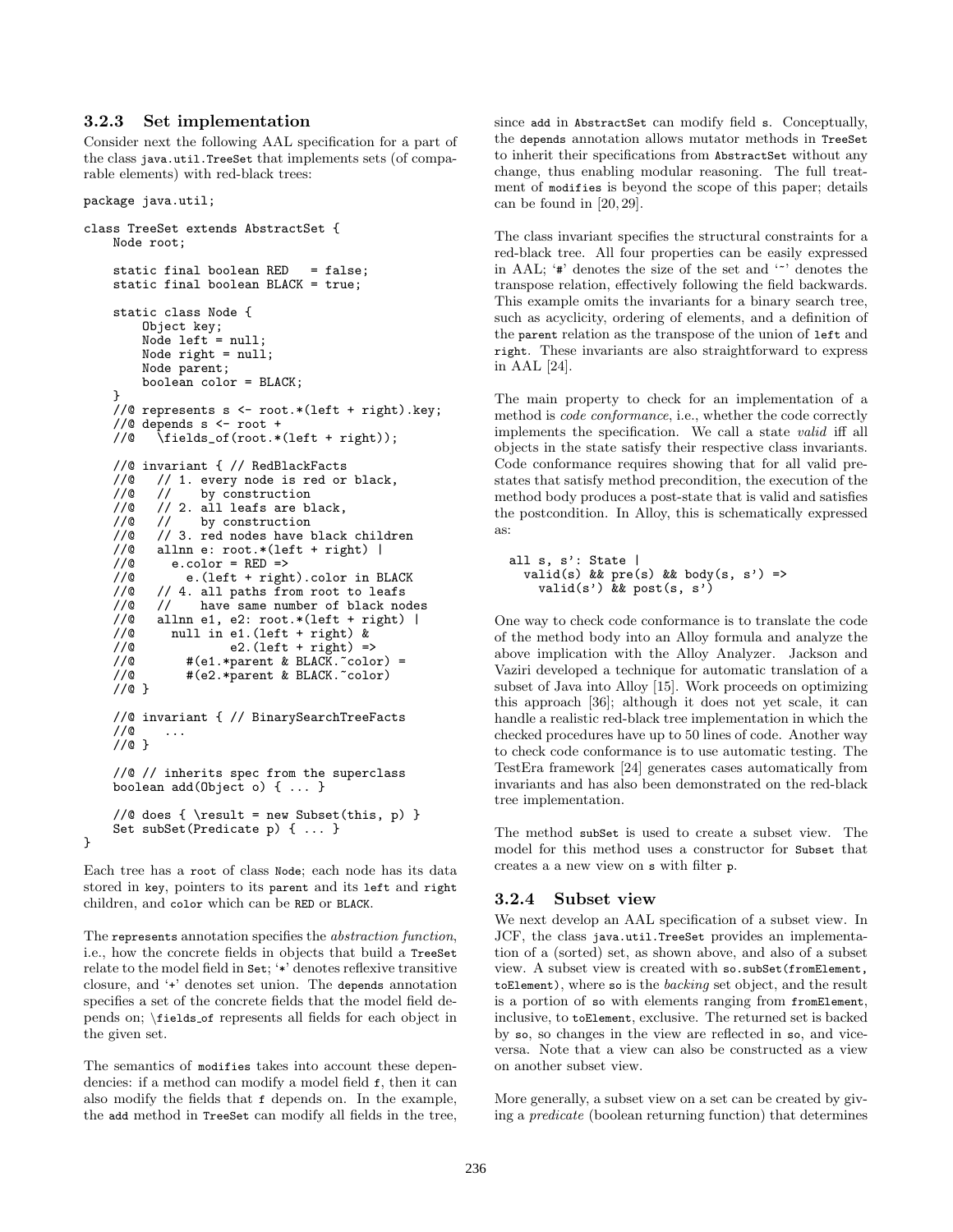membership in the subset. In a language that supports firstclass functions, a view analogous to the above view in JCF could be created by so.subSet(p), where so is a set and p is a predicate defined, for example, as (lambda (o) (and (>= o fromElement) (< o toElement))) in Scheme. In Java, predicates, and first-class functions in general, are obtained by wrapping them within objects.

The following is a sample AAL annotated abstract class for predicates:

```
abstract class Predicate {
    //@ model def: set Object;
    //@ ensures { \result = o in def }
    boolean admits(Object o);
}
```
Each Predicate object has a model field def that denotes a (mathematical) set of objects (extensionally) defining the predicate. This field contains the admissible objects, i.e., the objects for which the functional predicate would evaluate to true. The method admits determines if the input object o is admissible for this predicate.

The following is an AAL annotated class for subset views:

```
class Subset implements Set {
    Set on;
    Predicate filter;
    //@ invariant {
    //@ allnn ss: *on | ss !in ss.^on // acyclic<br>//@ null !in on + filter
           null !in on + filter
    //@ }
    //@ requires { null !in s + p }
    //@ ensures { on = s && filter = p }
    //@ modifies { on + filter }
    Subset(Set s, Predicate p) { ... }
    //@ ensures {<br>//@ \result
    //@ \result = (filter..admits(o) & <br>//@ on..contains(o))
                         on..contains(o))
    //@ }
    boolean contains(Object o) { ... }
    //@ does {
    //@ filter..admits(o) => on..add(o)<br>//@ modifies {
                                    modifies {}
     //@ }
    boolean add(Object o) { ... }
}
```
Each Subset object has two fields: on points to the set object that backs this subset view and filter is a predicate that determines membership for this subset view.

The class invariant requires that subset views have no cyclic dependencies along on fields, i.e., that for each subset view, there be (transitively) a backing set that is not a view; the operator '^' denotes transitive closure.

The constructor creates a Subset from the given set and predicate. The precondition requires that these arguments be non-null. The method contains determines the membership of an object in a subset view. The postcondition requires

that the input object o be both admissible by the predicate filter and also in the backing set of this. The method add first checks if o is admissible by filter: if so, add simply invokes the method add for the backing set; otherwise, add does not modify any field in the state. Using modifies as a subformula allows the user to specify conditional changes easier than by putting all fields that can change in the modifies clause and listing that they remain the same when some condition holds.

#### 3.2.5 Analysis

We next present an example analysis of the above classes. The analysis focuses on a simple property of the behavior of the add methods. We show how to interactively use the analysis results to strengthen some assumptions in the specifications and to recheck the new specifications.

Consider the following annotated code for checking addition:

```
TreeSet ts; Subset su; Object o;
...
//@ assume { null !in ts + su }
ts.add(o);
//@ assert { su..contains(o) }
```
The assume annotation specifies the properties that the code can expect to hold: ts and su are non-null objects. The assert annotation specifies the properties that the code is expected to establish at a certain control point. The above code sequence has only one (mutator) method invocation, and thus only two states. It requires that an addition of an object o to a set ts also make o a member of a subset su. Additionally, the method can assume that the pre-state is valid (all objects in the pre-state satisfy their class invariants), and the method body has to ensure that the post-state is also valid.

The Alloy Analyzer checks (the translation into Alloy of) the above sequence and produces a counterexample, as expected, because su is not constrained to be a subset view on ts. We next add this constraint to our property:

```
//@ assume {
//@null lin ts + su<br>//@su,on = tssu.on = ts//@ }
ts.add(o);//@ assert { su..contains(o) }
```
The Alloy Analyzer checks the new sequence and once again produces a counterexample. This time, the assertion fails because the predicate of su does not admit o. We next add a constraint to rule this case out, too:

```
//@ assume {
//@ null !in ts + su<br>//@ su.on = ts
//@ su.on = ts<br>//@ su.filter.
       su.filter..admits(o)
//@ }
ts.add(o);
//@ assert { su..contains(o) }
```
The Alloy Analyzer checks the new sequence and once again produces a counterexample. This time, the assertion is not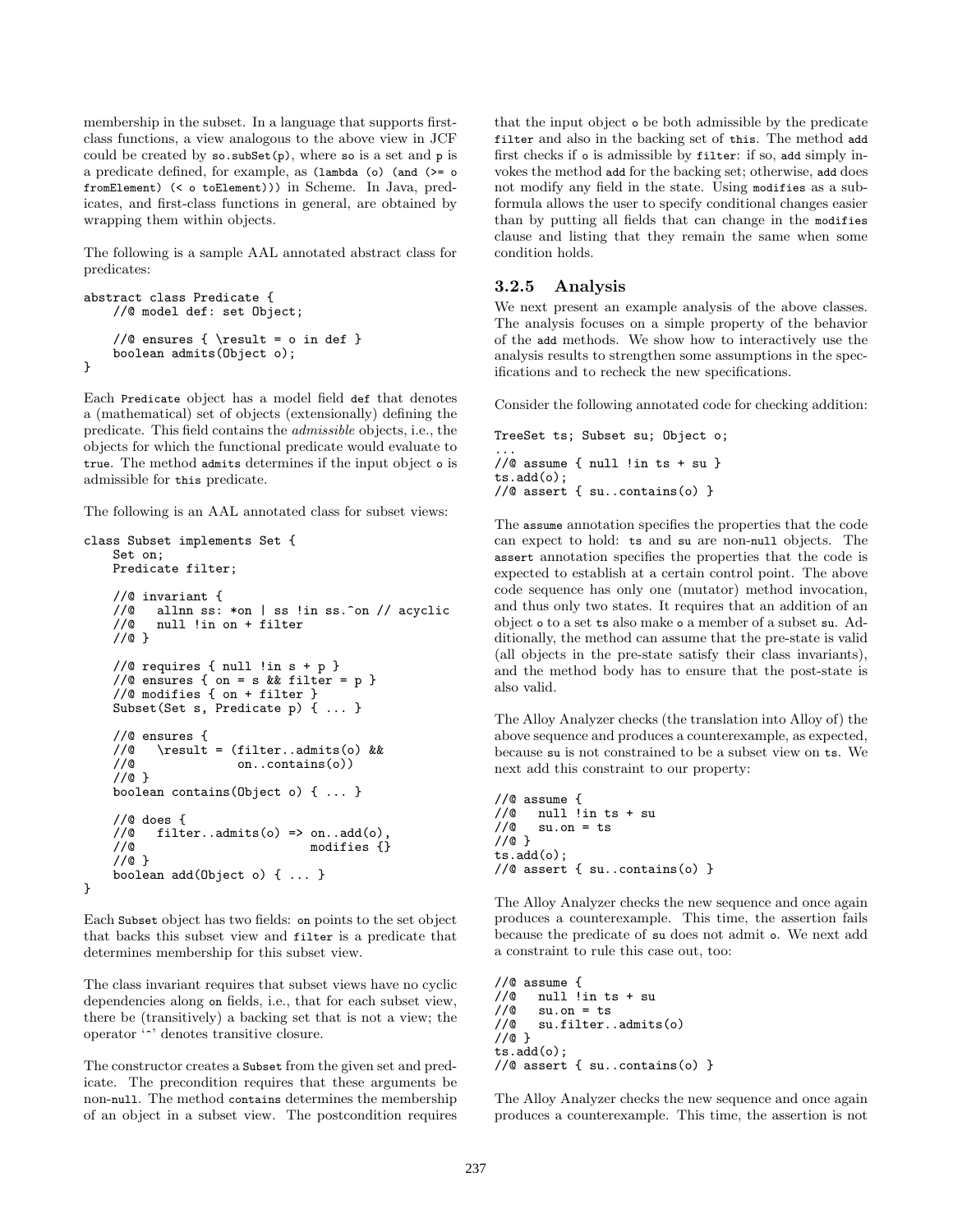established because ts contains itself as an element. In this case, invoking ts..contains(ts) (i.e., ts..equals(ts)) is the culprit. In Java, it results in an infinite recursion; in AAL, it results in an underspecified relation as we explain in Section 5.4. We rule out such instances by modifying the class invariant for AbstractSet so that a set does not contain itself (transitively through other AbstractSets):

```
class AbstractSet {
    //@ invariant {
    //@ allnn disj e1, e2: s | !e1..equals(e2)
    //@ this !in \tilde{S}//@ }
}
```
The Alloy Analyzer again checks the sequence and once again produces a counterexample. This time, the assertion fails because ts contains as an element a subset view on ts, i.e., ts indirectly contains itself, which leads to the above problem. One way to rule out these instances is to constrain abstract sets not to include sets as members. (The keyword no requires the set to be empty; '&' denotes set intersection.)

```
class AbstractSet {
     //@ invariant {
     //@ allnn disj e1, e2: s | !e1..equals(e2)<br>//@ allnn a: AbstractSet | no a s & Set
             allnn a: AbstractSet | no a.s & Set
     //@ }
}
```
With this correction in place, the Alloy Analyzer checks the sequence and this time reports no counterexamples.

## 4 Alloy

In this section we describe the basics of Alloy; details can be found in [10, 11]. Alloy is a strongly typed language that assumes a universe of atoms partitioned into subsets, each of which is associated with a basic type. An Alloy model is a sequence of paragraphs that can be of two kinds: signatures, used for construction of new types, and a variety of formula paragraphs, used to record constraints.

### 4.1 Signature paragraphs

A signature paragraph introduces a basic type and a collection of relations (that are called fields) in it along with the types of the fields and constraints on their values. For example,

sig Object {}

introduces Object as an uninterpreted type (or a set of indivisible atoms). A signature may inherit fields and constraints from another signature. For example,

```
sig Predicate extends Object {
  def: set Object }
```
declares Predicate to be a subset of Object. The field def declares a relation from Predicate to Object. In a field declaration, the keyword set specifies that def maps each atom p in Predicate to a set of atoms in Object, i.e., p is an arbitrary relation; the keyword option specifies a partial function; omitting any keyword specifies a (total) function.

In a signature declaration, the keyword static specifies the declared signature to contain exactly one atom. For example, the following declares null to be a singleton subset of Object; a singleton set can be viewed as a scalar:

static sig null extends Object {}

### 4.2 Formula paragraphs

Properties of signature atoms are recorded as logical formulas declared using formula paragraphs. To indicate that such a property always holds, the formula is packaged as a fact paragraph. A property may be defined without imposing it as a permanent constraint by packaging it as a function paragraph to be applied elsewhere. A theorem about a specification or a property that is intended to hold is packaged as an assertion paragraph; a tool can check an assertion by searching for a counterexample, i.e., a model of the formula's negation.

### 4.2.1 Relational expressions

A formula paragraph is formed using Alloy expressions. The value of any expression in Alloy is always a relation—that is a collection of tuples. Each element of such a tuple is atomic and belongs to some basic type. A relation may have any arity greater than one. Relations are typed. Sets are viewed as unary relations.

Relations can be combined with a variety of operators to form expressions. The standard set operators—union (+), intersection  $(x)$ , and difference  $(-)$ —combine two relations of the same type, viewed as sets of tuples. The dot operator is relational composition. When p is a unary relation (i.e., a set) and q is a binary relation, p.q is standard composition; p.q can alternatively be written as q[p], but with lower precedence. The unary operators ~ (transpose), ^ (transitive closure), and \* (reflexive transitive closure) have their standard interpretation and can only be applied to binary relations.

### 4.2.2 Formulas and declarations

Expression quantifiers turn an expression into a formula. The formula no e is true when e denotes a relation containing no tuples. Similarly, some e, sole e, and one e are true when e has some, at most one, and exactly one tuple respectively. Formulas can also be made with relational comparison operators: subset (written : or in), equality  $(=)$ and their negations  $(!!$ ;  $\exists$  in,  $!=$ ). So e1:e2 is true when every tuple in (the relation denoted by the expression) e1 is also a tuple of e2. Alloy provides the standard logical operators: && (conjunction), || (disjunction), => (implication), and ! (negation); a sequence of formulas within curly braces is implicitly conjoined.

A declaration is a formula v op e consisting of a variable v, a comparison operator op, and an arbitrary expression e. Quantified formulas consist of a quantifier, a commaseparated list of declarations, and a formula. In addition to the universal and existential quantifiers all and some, there is sole (at most one) and one (exactly one). In a declaration, part specifies partition and disj specifies disjointness; they have their usual meaning.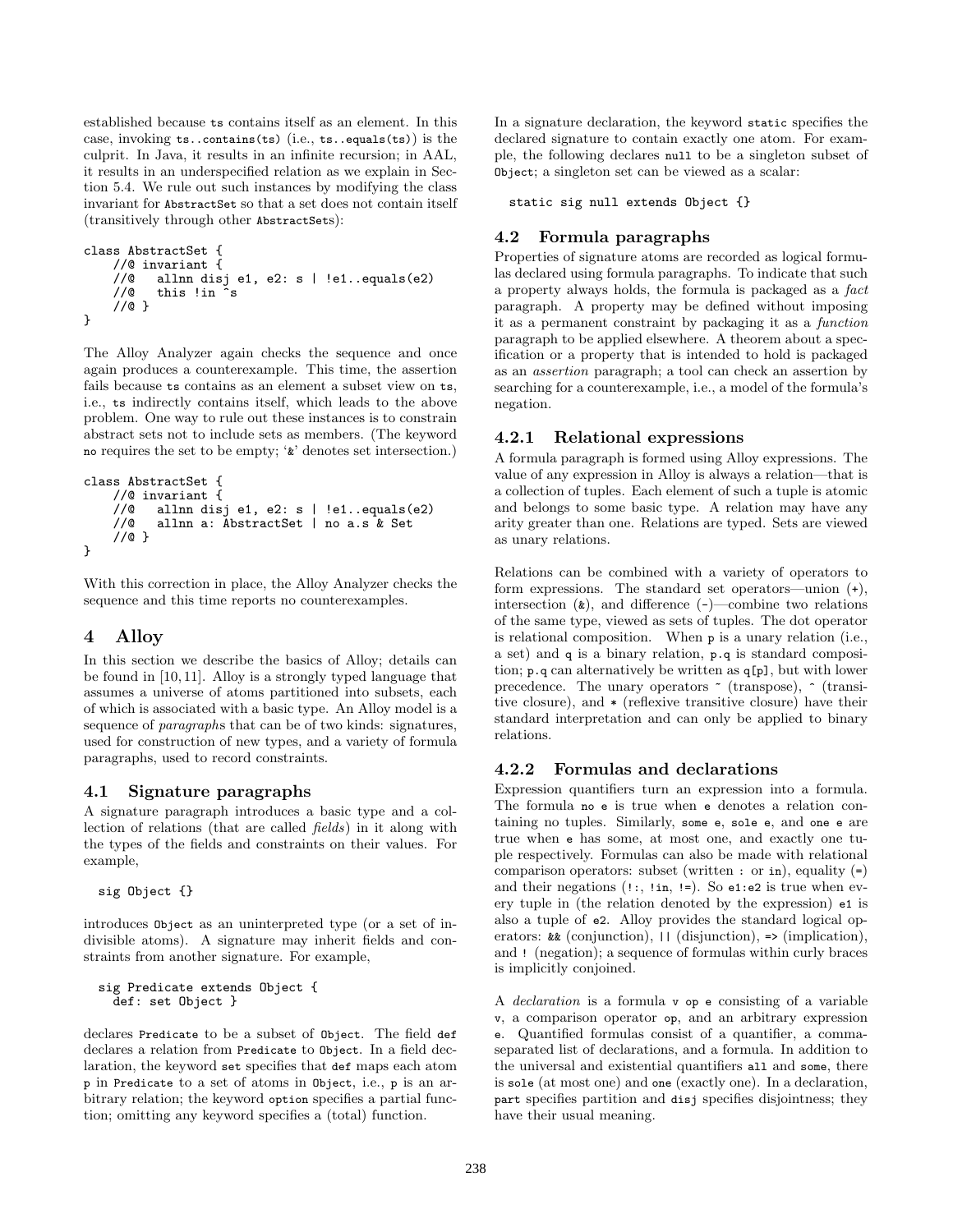#### 4.2.3 Functions, facts and assertions

A function (fun) is a parametrized formula that can be applied by binding its parameters to expressions whose types match the declared parameter types. By default, a function returns a boolean value—the value of the formula in its body. A function may return a (non-boolean) relational value.

Functions can be grouped around the type of the first argument, like the methods of a class in an object-oriented language. For example, a "receiver" and a "result" argument can be declared with the following shorthand:

fun S::f(...): T {...}

This declaration is equivalent to

```
fun f(this: S, result: T, ...) {...}
```
where this and result are (reserved) keywords that name the arguments declared anonymously, and the ellipsis in the new argument list is the old argument list. Note Alloy's convention of treating the second argument in a function declaration as the function's result.

A function can also be applied with its first argument presented in prefix position; for example,

 $s.f(a, b, c)$ 

is short for

```
f(s, a, b, c)
```
A fact is a formula that takes no arguments and need not be invoked explicitly; it is always true. An assertion (assert) is a formula whose correctness needs to be checked, assuming the facts in the model.

### 5 Translation

In this section, we describe the translation of AAL annotations and Java code into Alloy. We organize the presentation of our translation by the constructs that AAL supports. We illustrate each construct using the views example from Section 3.

#### 5.1 Inheritance

The translation of inheritance into Alloy is similar to compilation of OO languages, involving creation of virtual function tables. Details can be found in [25]. In outline, the translation has six steps:

- 1. Compute a hierarchy of class declarations.
- 2. Construct sig Object that represents the set of all objects in the heap.
- 3. Translate each class declaration into a sig declaration, with appropriate subset relationship.
- 4. Translate each method specification into an Alloy function with a unique name.

```
// class hierarchy
sig Object {}
  sig Set extends Object {}
    sig AbstractSet extends Set {}
      sig TreeSet extends AbstractSet {}
    sig Subset extends Set {}
  sig Predicate extends Object {}
static sig null extends Object {}
```

```
// distinct classes share only the null reference
fact nullIsCommon {
 AbstractSet & Subset = null
 Set & Predicate = null
 null in TreeSet }
// no objects for interface without a model field
```

```
fact noConcreteObjects {
 no Set - AbstractSet - Subset - null }
```
// dynamic types

```
fun Object::is_Object() {
  this in Object - AbstractSet -
          Subset - Predicate - null }
 fun Set::is_Set() {
    this in Set - AbstractSet - Subset - null }
    fun AbstractSet::is_AbstractSet() {
      this in AbstractSet - Subset - null }
      fun TreeSet::is_TreeSet() {
        this in TreeSet - null }
    fun Subset::is Subset() {
      this in Subset - null }
 fun Predicate::is_Predicate() {
    this in Predicate - null }
```
Figure 1: Translation of the class hierarchy for the subset view example.

- 5. Add dispatching functions that model dynamic dispatch based on the receiver type.
- 6. Replace super with appropriate static invocation.

We illustrate these steps by translating the equals methods for sets presented in Section 3. Throughout, the Alloy text that results has been indented to show its correspondence to the class hierarchy.

Step 1 computes the following class hierarchy for our running example:

Object +-- AbstractSet (implements Set) +-- TreeSet +-- Subset (implements Set) +-- Predicate

Figure 1 shows the translation done by steps 2 and 3. The translation introduces null as an atom of Object that is shared by all classes. We have previously modeled null as the empty set, but that approach is too restrictive; for example, it disallows null to be in a set of objects. The current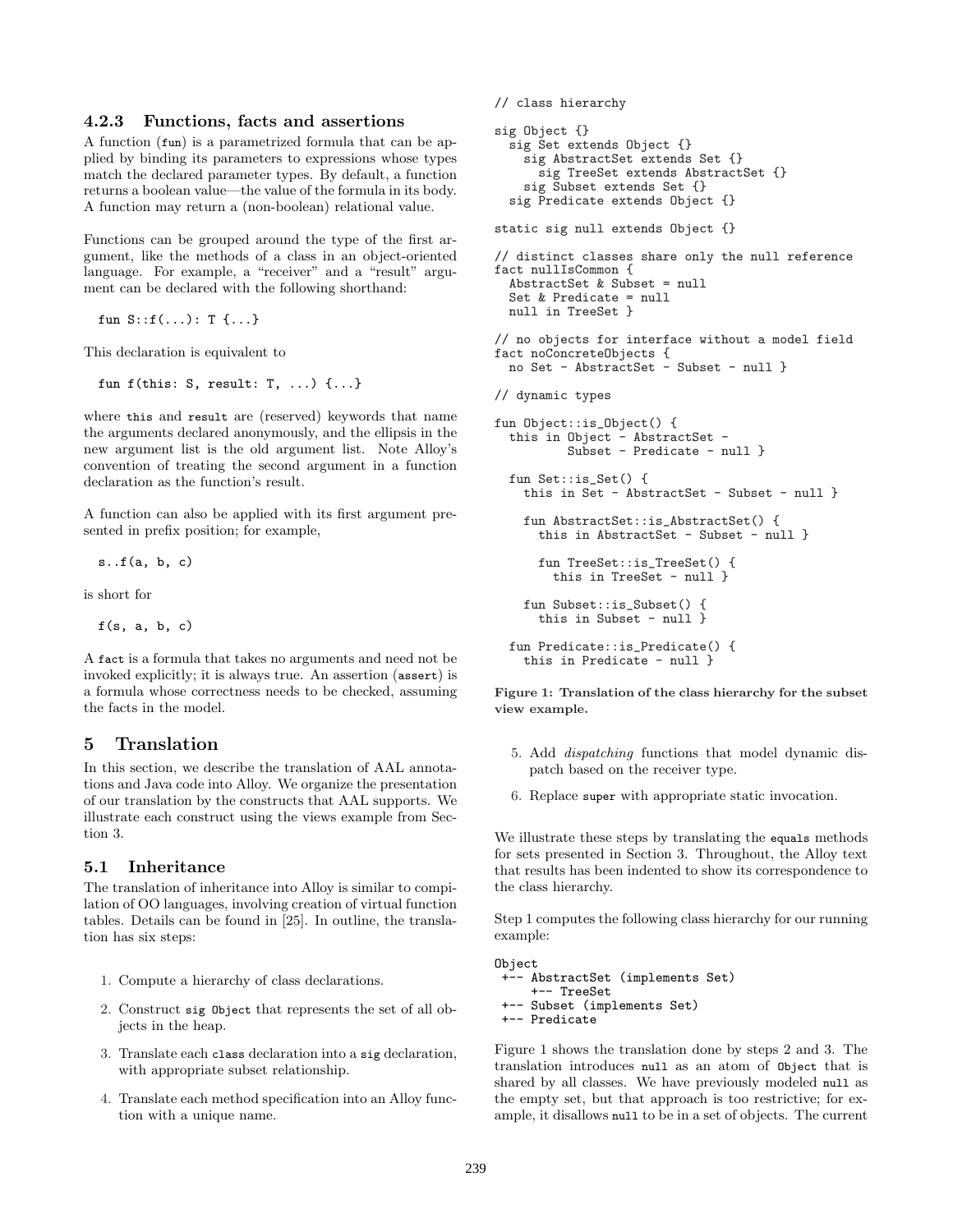approach uses the following semantics for null: dereferencing null along a field produces the empty set and invoking a method on null always results in an unsatisfiable formula, as we show in the translation of methods.

Step 4 introduces Alloy functions for the method specifications and behaviors. Since Alloy does not have dynamic dispatch, each function has to have a unique name. For example, the translation for the equals methods introduces the following functions:

```
fun Object::Object_equals(o: Object): boolean {
 result = (this = 0) }
 fun Set::Set_equals(o: Object): boolean {
    ... }
```
The function corresponding to the (default) equals method in class Object is built from its behavior. We show later how the translation builds the body for the function that corresponds to the specification for the Set interface.

Step 5 adds the dispatching function for equals:

```
fun Object::equals(o: Object): boolean {
  (this..is_Object() &&
   this..Object_equals(o)) ||
      (this..isAbstractSet() &&
       this..Set_equals(o)) ||
        (this..is_TreeSet() &&
         this..Set_equals(o)) ||
      (this..is_Subset() &&
       this..Set_equals(o)) ||
    (this..is_Predicate() &&
     this..Object_equals(o)) }
```
This function models dynamic dispatch based on the receiver type. It allows method invocations o..equals(p) from AAL to be translated into identical function applications, o..equals(p), in Alloy. (Recall that '..' in an Alloy expression denotes function application without dynamic dispatch semantics.) Since Predicate does not override equals, it inherits equals from Object; likewise, AbstractSet, TreeSet, and Subset inherit equals from Set.

Step 6 uses the class hierarchy information to replace invocations on super with appropriate static invocations; this step does not translate anything in our running example.

### 5.2 State

To handle mutator methods and their sequencing, the translation introduces a model of state in Alloy. We adopt a relational model of the state/heap where fields of objects are treated as relations among objects. A valuation of these relations defines a state; different valuations give rise to different states. The translation first introduces a new signature State and then translates methods that express properties on state(s). For our running example, the signature State is:

```
sig State {
  // fields
 s: (AbstractSet - null) -> Object,
 def: (Predicate - null) -> Object,
 on: (Subset - null) ->! Set,
 filter: (Subset - null) ->! Predicate }
```
Each atom of State models a state. Each relation in State corresponds to one of the field declarations in the AAL specifications of the classes. (In practice, the names of the fields in State are fully qualified with their class names.) This translation essentially flattens out the hierarchical structure of the heap. The multiplicity marking '!' on on and filter specifies that for each atom t of State, t.on, respectively t.filter, is a total function from non-null Subset atoms to Set atoms.

### 5.3 Methods and class invariants

AAL annotations of methods and class invariants are translated into Alloy functions. We first illustrate translation of the class invariant for the Subset class:

```
//@ invariant {<br>//@ allnn ss:
//@ allnn ss: *on | ss !in ss.^on // acyclic<br>//@ null !in on + filter
        null !in on + filter
//@ }
```
The translation generates the following Alloy function:

```
fun Subset::Subset_inv(t: State): boolean {
  all ss: *(t \cdot on)[this] - null | ss !in *(t \cdot on)[ss]
  null !in t. (on + filter) [this] }
```
The function name is chosen according to the rules for handling inheritance, and the function has one parameter of type State. Each field access in the body, in this example this.(on + filter), is replaced with the access of the corresponding value in the state, i.e.,  $t.(on + filter)$ [this]. JML allows class invariants to be inherited, and thus a body for a class invariant may be, in general, conjoined with the class invariants from the superclass(es).

The translation also introduces an Alloy function that determines whether a given state is valid, i.e., whether all objects satisfy their class invariants:

```
fun State::valid(): boolean {
  all o: Object - null | o !in this. free =>
                         o..inv(this) }
```
(The free set of unallocated objects is introduced in Section 5.5.) The function inv is the dispatcher for class invariants. Like the equals function shown above, it wraps the functions of the individual classes, dispatching by testing membership of the receiver object in the sets that correspond to the classes.

We next illustrate translation of a pure method, using the following example from AbstractSet:

```
//@ ensures {<br>//@ \result
      \text{result} = ( o in s ||)//@ somenn e: s | e..equals(o) )
//@ }
boolean contains(Object o);
```
In this example, the method is annotated with a postcondition and the translation uses it to model the method. When a method has a does annotation, the translation can use it for the model.

The translation generates the following Alloy function: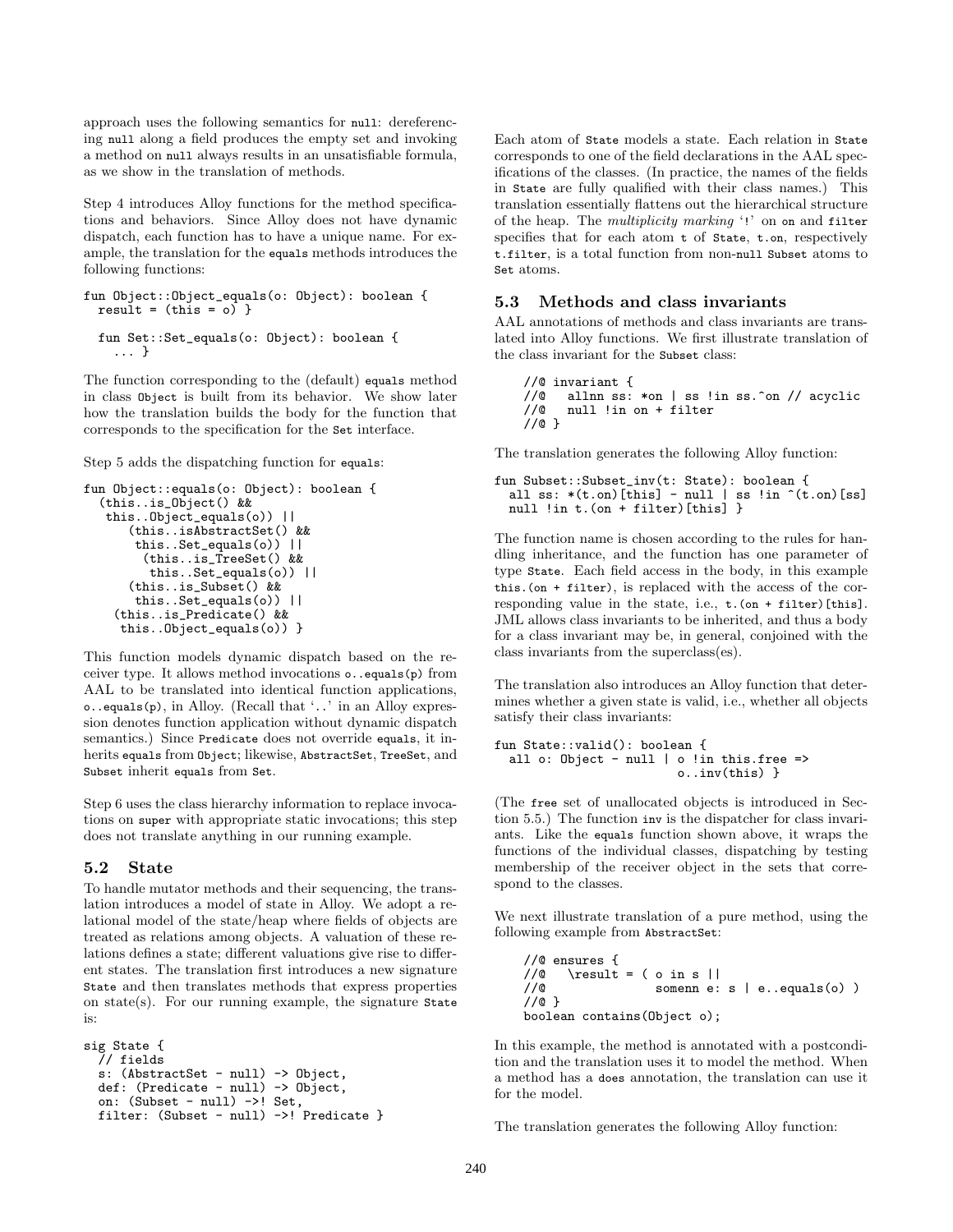```
fun AbstractSet::AbstractSet_contains(t: State,
     o: Object): boolean {
 result = o in t.s[this] ||some e: t.s[this] - nulle..equals(t, o) }
```
This function has, in addition to the method parameter, one State parameter. This parameter is also added to each invocation in the method body; each of these invocations is on a pure method, since pure methods cannot invoke mutator methods.

We next illustrate translation of a mutator method, using the following example from AbstractSet:

```
//@ ensures {
//@ \old(contains(o)) => s = \old(s),<br>//@ s = \old(s)
//@ s = \old(s) + o<br>
//@ \result = (s != \old(s))
       \text{result} = (s != \old(s))//@ }
//@ modifies { s }
boolean add(Object o);
```
Again, the translation uses the postcondition to model the method, but it additionally uses the modifies annotation, because the method is a mutator. For a mutator method, the translation can also use the does annotation, which can include modifies.

The translation generates the following Alloy function:

```
fun AbstractSet::AbstractSet_add(t, t': State,
      o: Object): boolean {
  t.s[this]..contains(t, o) =>
    t'.s[this] = t.s[this],t'.s[this] = t.s[this] + oresult = (t'.s[this] := t.s[this])modifiesFields_s(t, t', this)
 modifies(t, t', this) }
```
This function has, in addition to the method parameter, two State parameters, for pre-state t and post-state t'. We use primed notation to signify post-state; the prime mark has no built-in semantic significance in Alloy. The expressions prefixed with \old are translated to evaluate in the pre-state. The field accesses and the pure method invocation in the body of this general method are translated as illustrated earlier.

The modifies annotation, which specifies the modified fields, is translated into several function applications. For each set of fields that is modified, in this example s, an appropriate modifiesFields function is invoked with the set of objects, in this example this, that have exactly those fields modified, i.e., modifiesFields s(t, t', this). The frame condition modifiesFields f constrains all the fields of an object but f to be unchanged. If several fields are listed in the modifies clause, a composite frame condition must be generated, in the same way that a single modifies condition is generated for the whole set of objects that may change.

The function modifies is invoked with the set of objects that may be modified by the mutator method. This function specifies that the fields of all other objects remain unchanged:

```
fun modifies(t, t': State, so: set Object) {
  all o: Object - so {
     t.s[0] = t'.s[0]t \cdot \text{on} [\circ] = t' \cdot \text{on} [\circ]t.filter[o] = t'.filter[o]
     t.def[o] = t'.def[o] } }
```
The function modifiesFields\_s is similar, but it allows s to change:

```
fun modifiesFields_s(t, t': State,
                          so: set Object) {
  all o: so {
     t \cdot \text{on} [\circ] = t' \cdot \text{on} [\circ]t.filter[o] = t'.filter[o]t.def[o] = t'.def[o] } }
```
In general, the translation adds state(s) to an expression that appears in a specification depending on the expression (an invocation of a pure method pm, an invocation of a mutator method mm, or a field access) and whether the specification is for a pure method PM (i.e., it has only one state) or for a mutator method MM (i.e., it has a pre-state and a post-state):

- Invocation  $\circ \cdot \text{pm}(\dots)$  in PM or  $\cdot \text{old}(\circ \cdot \text{pm}(\dots))$  in MM becomes  $\circ \cdot \cdot$ pm(t, ...), where t is the (pre)state.
- Invocation  $\circ \cdot \cdot \text{pm}(\dots)$  (not inside \old) in MM becomes  $\circ \cdot \cdot \text{pm}(\mathbf{t'}, \dots)$ , where  $\mathbf{t'}$  is the post-state.
- Invocation  $\circ$ ..mm $\ldots$ ) in MM becomes  $\circ$ ..mm $\circ$ t, t', ...).
- Field access o.f in  $PM$  or  $\old(o.f)$  in  $MM$  becomes t.f[o].
- Field access  $\circ$ .f (not inside \old) in MM becomes t'.f[o].

### 5.4 Recursion

The Alloy Analyzer currently does not support recursive functions. We allow AAL specifications to be recursive. Also, the translation given above results in recursive functions (in particular through dispatching functions). We next outline the translation that eliminates recursive functions so that the models can be analyzed with the current Alloy Analyzer.

Elimination of recursion introduces new relations in the signature State and constrains these relations using the corresponding functions. For each set of mutually recursive functions, the translation introduces a new relation; in our running example:

```
sig State {
  // fields
  ... // as above
  // recursion
  equalsR: Object -> Object,
 containsR: Object -> Object,
  addR: State -> Object -> Object }
```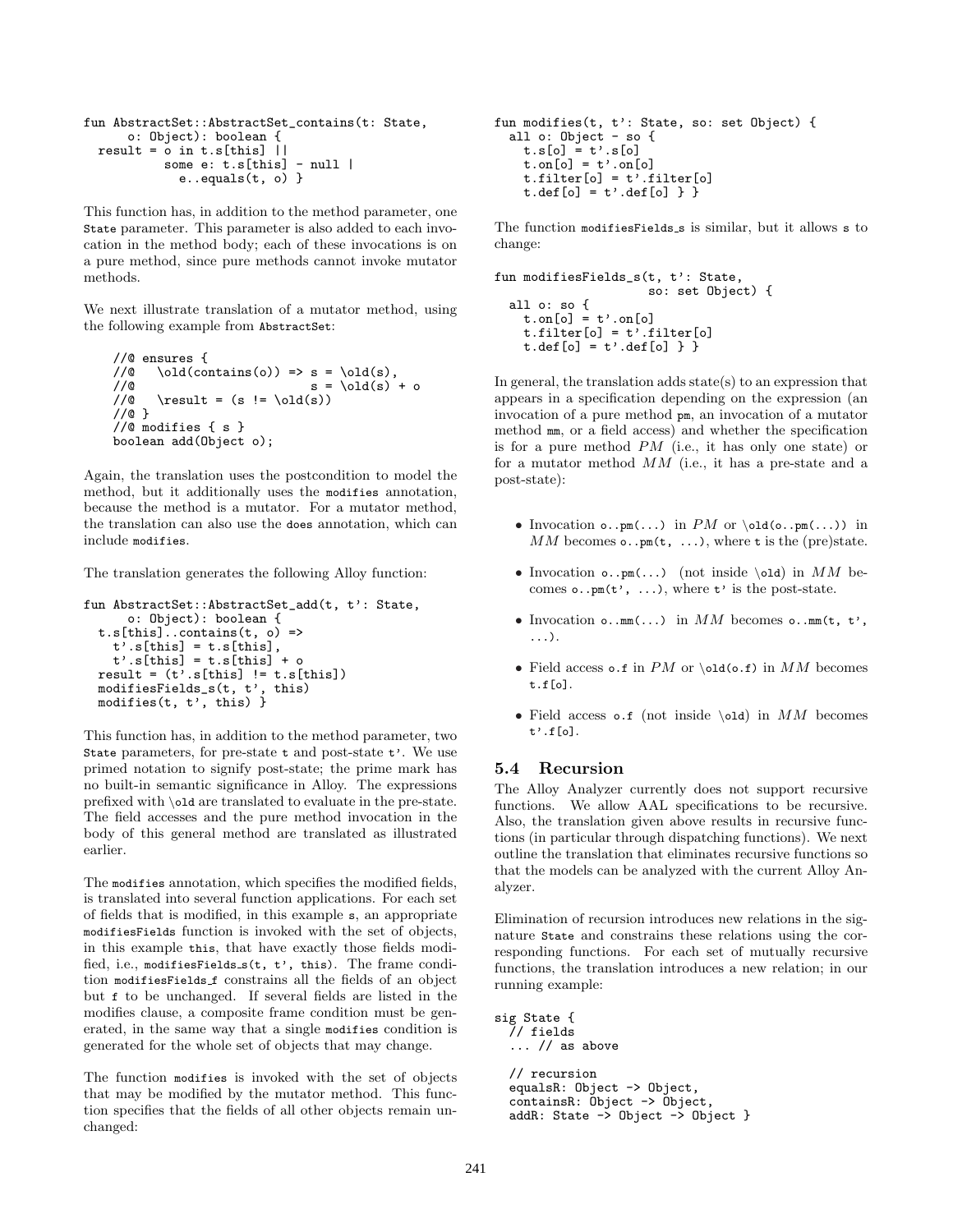Since add is a mutator method, the type of its corresponding relation has an additional (post-)state.

For example, the translation eliminates recursion from equals by replacing it with:

```
fact equalsFixPoint {
 all This, o: Object | all t: State |
 This..equals(t, o)
  \leq{
   (This..is_Object() &&
    This..Object_equals(t, o)) ||
         (This..is_TreeSet() &&
          This..Set_equals(t, o)) ||
       (This..is_Subset() &&
        This..Set_equals(t, o)) ||
     (This..is_Predicate() &&
      This..0bject_equals(t, o)) } }
```

```
fun Object::equals(t: State, o: Object): boolean {
 o in equalsR[t][this] }
```
The fact equalsFixPoint defines the relation equalsR so that its tuples represent a fixed point of the equals methods. That is, it will contain a tuple (s,o1,o2) iff in state s, object o1 is equal to object  $o2$ ; '<=>' denotes equivalence. Note that this translation does not constrain the relation to be the least fixed point; if the definitions of recursive functions have several fixed points, AA will explore all of them. This is an appropriate approach for relational specifications: a recursive definition with several fixed points corresponds simply to an underspecified behavior and the analysis should explore all possible behaviors.

The translation eliminates recursion from mutator methods in a similar fashion; for the add method:

```
fact addFixPoint {
 all This, o: Object | all t, t': State |
 This..add(t, t', o)<=>
 {
     (This..is_TreeSet() &&
      This..AbstractSet_add(t, t', o)) ||
   (This..is_Subset() &&
    This..Subset_add(t, t', o)) } }
```
fun Object::add(t, t': State, o: Object): boolean { o in  $addR[t][t']$ [this] }

#### 5.5 Object creation

AAL supports object creation in mutator methods. The translation handles it by adding a field free: set Object to the State signature; for each state t, t.free is the set of unallocated objects in that state. Object creation then allocates an object by removing it from the freeset.

The translation disallows the objects in t.free to be pointed to by any field. The translation also makes free objects to point to no object. For our running example, the translation adds:

```
fact Free { all t: State | with t {
 no free. (s + on + filter + def)no free. *(s + on + filter + def) \}
```
It also adds the following constraint to the body of the function modifies:

 $t'.$  free =  $t.f$ ree - so

Consider the following Subset constructor for our running example:

```
//@ requires { null !in on + filter }
//@ ensures { on = s && filter = p }
//@ modifies { on + filter }
Subset(Set s, Predicate p) { ... }
```
This constructor is translated to:

```
fun Subset_new(t, t': State,
      s: Set, p: Predicate): Subset {
 result in t.free
 result..is_Subset()
  t'.on[result] = st'.filter[result] = p
 modifiesFields_on_filter(t, t', result)
 modifies(t, t', result) }
```
The function Subset new requires result, i.e., the freshly allocated object, to be unallocated in the pre-state and also appropriately constrains its class. Subset new also contains the translated modifies clause.

#### 5.6 Code sequences

AAL supports analysis of (loop-free) code sequences that may have method invocations. Code with loops can be translated into loop-free code using, for example, a finite unrolling of loops [4, 15].

Consider, for example, the following code sequence that involves a conditional branch:

```
TreeSet ts; Subset su; Predicate p; Object o;
...
//@ assume { null !in ts + su + p }
if (p.admits(o)) {
    su.remove(o);
    //@ assert { !ts..contains(o) }
}
ts.add(o);
//@ assert { p.\nadmits(0) => su.\ncontains(0) }
```
The translation uses *verification condition generation*, similar to that of ESC [4], and generates an Alloy assertion that threads state through the sequence as shown in Figure 2. This translation requires all (post-)states to be valid. If methods are already checked to be correct implementations, then this requirement can be omitted.

Note that all local variables declared in this example do not change their values in the sequence and thus can be universally quantified. In general, a local variable can be bound by several assignment statements in a code sequence, so it cannot be translated simply to a quantified variable. One can handle this by treating local variables as "fields" of the state. Alternatively, instances of the same local variable can be given distinct names, putting the code into single static assignment (SSA) form [2]. This tends to result in smaller Alloy formulas and thus faster analysis.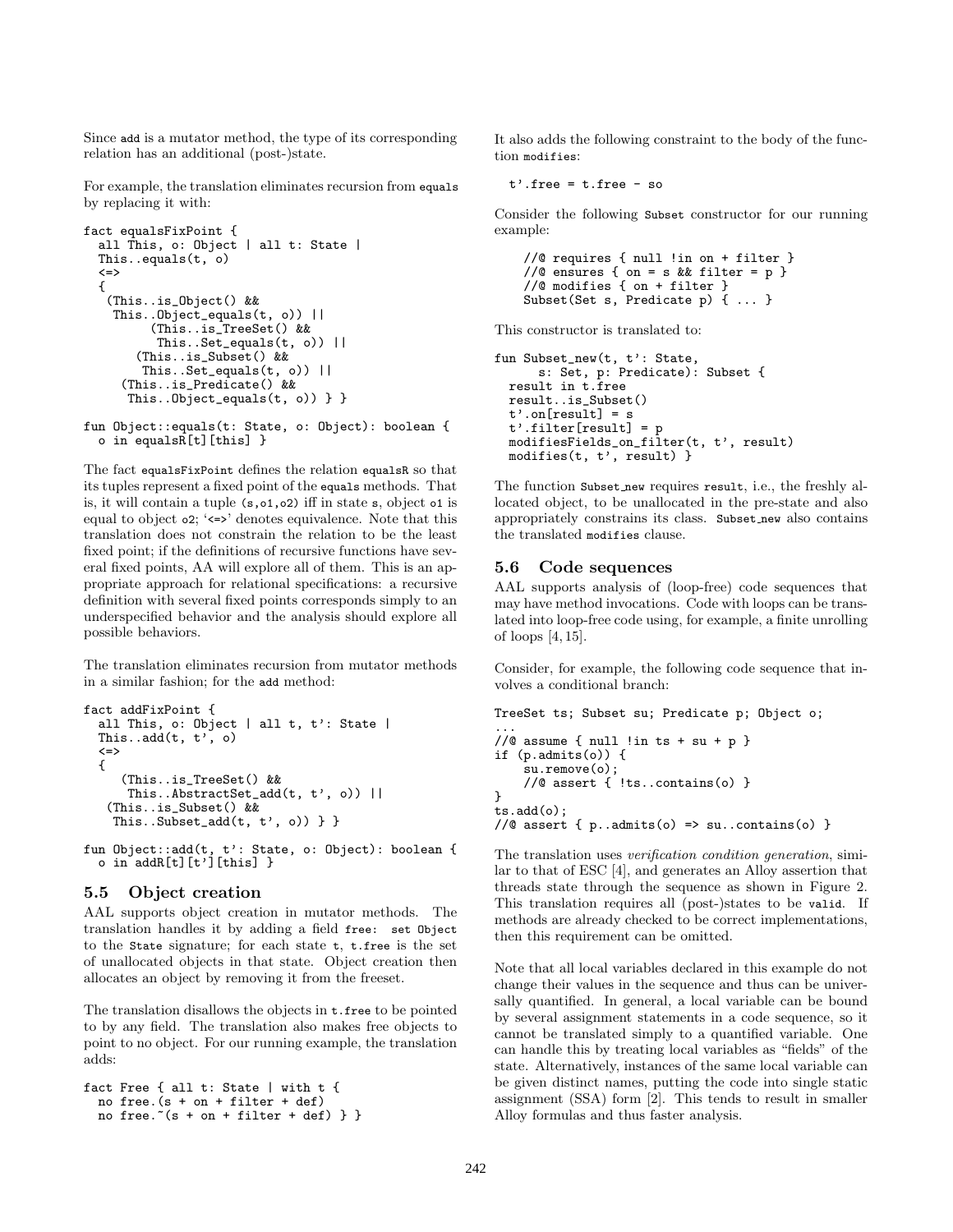```
static part sig t0, t1, t2 extends State {}
assert {
  all ts: TreeSet, su: Subset,
      p: Predicate, o: Object {
    null !in ts + su + p && valid(t0) =>
      p != null &&
      (p.\nadmits(t0, o) =su != null &&
        (su..remove(t0, t1, o) =>
          valid(t1) &&
          !ts..contains(t1, o) &&
          (ts..add(t1, t2, o) =>
            valid(t2) &&
            p != null && su != null &&
            p.\nandmits(t2, o) \Rightarrow su.\ncontains(t2, o))
        ),
        ts != null & &
        (ts..add(t0, t1, o) =>
          valid(t2) &&
          p != null && su != null &&
          p.addmits(t1, o) \Rightarrow su.contains(t1, o))
      ) } }
```
Figure 2: Translation of the example code sequence.

### 6 Related work

Recent annotation languages, such as the Java Modeling Language (JML) [19] and the assertion subset of Eiffel [26], are themselves based on much earlier foundational work in program annotation. ANNA [22], for example, was an early annotation language for Ada; the Larch interface languages, such as  $\text{Larch}/\text{C++}$  [18] led the way for modeling of the heap in an object-oriented language. Eiffel's innovation was to integrate pre- and post-conditions into the programming language itself, and to apply the assertions of superclasses automatically to their subclasses. A systematic analysis of the relationship between the assertions of classes at different levels in the class hierarchy has been developed recently by Findler and Felleisen [6]. Eiffel typifies the languages, like JML, that build on the expression language of the programming language; ANNA and Larch/C++ typify those languages, like AAL, that build assertions on a more abstract semantics.

Our work builds on these foundations. Its novelty is twofold: using a relational semantics of the heap, and providing opportunities for automatic compile-time analysis based on exhaustive search. These aspects are intertwined: our analysis technology relies on the uniform representation of data structures as relations, which are easily encoded as boolean matrices, making possible the application of SAT solving technology. The use of relations as a modeling tool for data structures is not new; it goes back to the earliest work on data abstraction [5], and to the entire field of semantic data modeling. Specification and assertion languages for objectoriented programs have, however, invariably preferred algebraic semantics instead, despite the use of graphs in shape analysis as abstractions of the heap.

To our knowledge, our work is unique in offering the prospect of fully automatic compile-time analysis for annotations that can capture complex structural properties. Several other

annotation languages that are equally rich (or richer) have been developed, such as JML and the assertion subset of Eiffel, but these have been designed primarily for run-time checking.

Static analyzers, such as the Extended Static Checker [4], the Three-Valued-Logic Analyzer [21, 31], the Pointer Assertion Logic Engine [27], and Role Analysis [17], are automatic, but cannot handle such expressive annotations. None of these, to our knowledge, for example, can express and analyze the red-black invariants (at least without additional manual instrumentation).

Our analysis would be termed unsound in the program analysis literature: that is, it may fail to find a counterexample if one exists. Since we view its purpose as the discovery of flaws rather than the demonstration of correctness, we prefer to think of it as *incomplete*: not all bugs are found, but it is sound in the sense that any counterexample reported will represent a legitimate execution. None of the analyses mentioned above reliably produce sound counterexamples. In fact, most are also not complete: the authors of ESC have argued convincingly that making their checker complete would cause it to generate many more false alarms.

The LOOP project [35] aims at proving properties of Java classes by translating them and their JML specifications into logical theories in higher order logic. A theorem prover is then used to verify the desired properties. This framework has been used to verify that the methods of java.util.Vector maintain the safety property that the actual size of a vector is less than or equal to its capacity [8].

Our analysis translates AAL annotations and Java code into Alloy. Alloy has been previously used for object-oriented modeling. Two previous works propose encodings of the heap in Alloy: one, like ours, models references directly as relations [12]; the other [13] represents mutations as changes in the mapping of references to mathematical objects. This second approach is more modular, but results in a less tractable analysis. AAL builds on these approaches by adding direct support for (single) dynamic dispatch and recursion, and by setting these constructs in the context of an annotation language.

The approach to checking code against partial specifications that we advocate in this paper is described in more detail elsewhere [15] and is the subject of ongoing work [36]. Although it has yet to be shown to scale, it has been applied successfully to a practical implementation of a red-black tree.

Marinov and Khurshid developed TestEra [24], an Alloybased framework for automated testing of Java programs. In TestEra, specifications are written in Alloy, and the Alloy Analyzer is used both as an automatic test case generator and as a test oracle. TestEra discovered bugs in a previous version of the Alloy Analyzer. TestEra has also been used to systematically test data structures, such as red-black trees.

Formal specification languages have been also extended with object-oriented features for greater expressiveness and for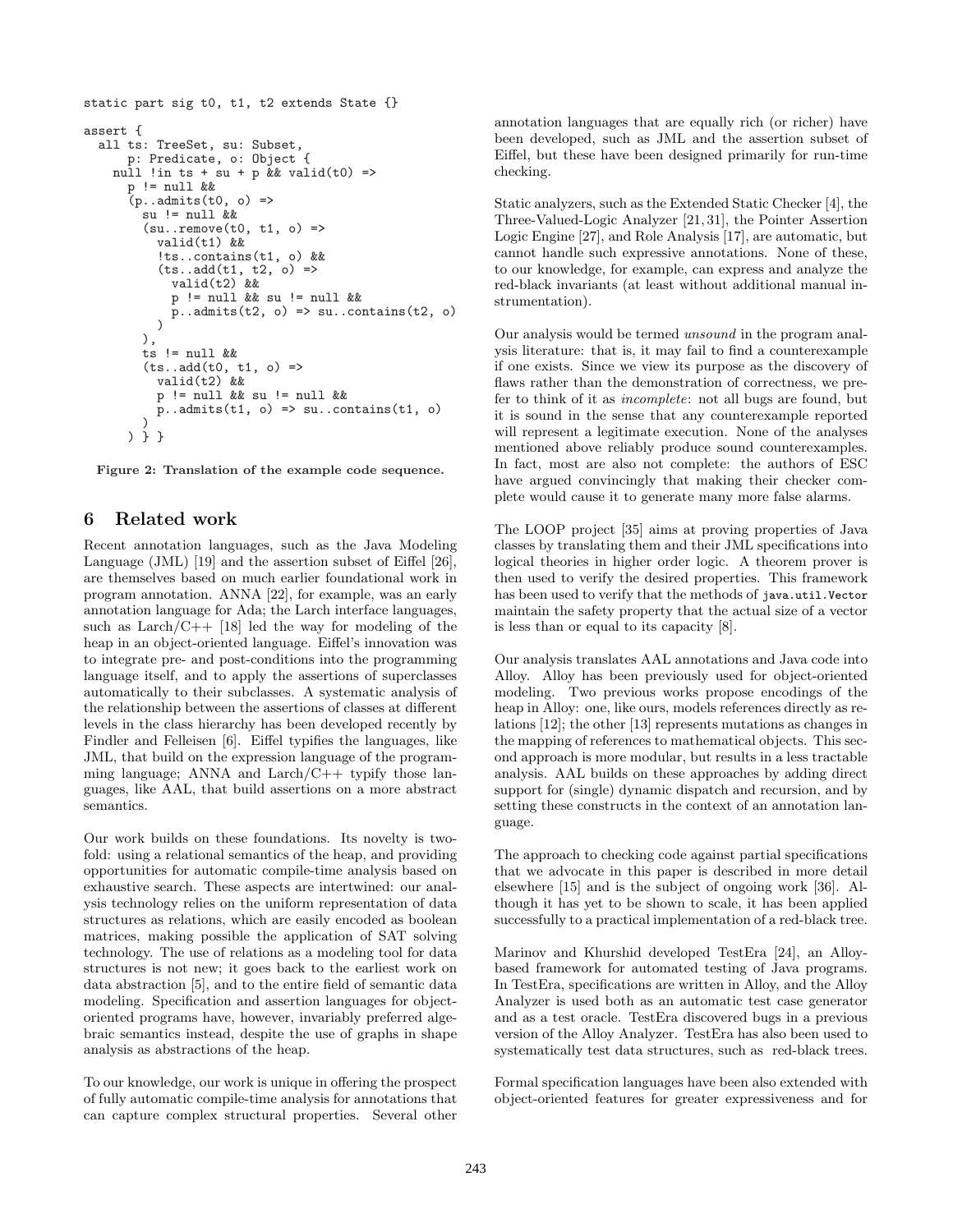more direct modeling of object-oriented systems. Object-Z [32], for example, extends the Z specification language [33] with a new kind of schema in which operations may be associated with instances of a class. Object-Z is not used as an annotation language, and is not amenable to automatic analysis.

Objects and inheritance have also been added to declarative languages. For example, Prolog++ [28] extends Prolog. OOLP+ [3] aims to integrate object-oriented paradigm with logic programming by translating OOLP+ code into Prolog without meta-interpretation.

Keidar et al. [16] add inheritance to the IOA language [23] for modeling state machines, which enables reusing simulation proofs between state machines. This approach allows only a limited form of inheritance, subclassing for extension: subclasses can add new methods and specialize inherited methods, but they cannot override those inherited methods, changing their behavior arbitrarily. AAL allows subclasses that arbitrarily change the behavior of inherited methods, as illustrated with the equals methods.

### 7 Conclusions

The key idea in this paper is that a simple logic with relational operators suffices as a semantic basis for an annotation language. The choice of this logic was motivated by the desire for fully automatic analysis of object-oriented programs. The logic, due to its relational operators, has a direct appeal from a specification viewpoint also. Navigation expressions (especially those involving transitive closure) are succinct and easy to write; witness the red-black tree invariants of Section 3.

The analysis upon which our scheme relies has two properties that make it well suited to analysis of object-oriented programs. First, a huge space of cases can be covered; the analysis therefore tends to find subtle problems much more readily than testing. Second, when a claim does not hold, the analysis produces a counterexample: one or more configurations of the heap that show why the claim is invalid.

Our examples have shown that this approach can be applied to program structures that are known to be a cause of complexity and errors. Currently, our translations are done systematically but manually; the analysis is performed fully automatically by the Alloy Analyzer (and counterexamples are displayed using its visualization facility). We are now implementing the translation outlined in this paper in order to build a comprehensive tool. We expect that the tool will work well for modular analysis of even quite complex classes; how well it scales for analyses amongst classes, and whether it will be economical enough for everyday use, remains to be seen.

### Acknowledgments

We would like to thank Matthias Felleisen, Viktor Kuncak, and Gregory Sullivan for discussions on AAL and comments on an earlier draft of this paper. This work was funded in part by ITR grant #0086154 from the National Science Foundation.

### References

- [1] K. Beck. Extreme Programming Explained: Embrace Change. Addison-Wesley, 2000.
- [2] D. R. Chase, M. Wegman, and F. K. Zadeck. Analysis of pointers and structures. In Proc. ACM SIGPLAN'90 Conference on Programming Language Design and Implementation (PLDI), pages 296–310, White Plains, N.Y., June 1990.
- [3] M. Dalal and D. Gangopahyay. OOLP: A translation approach to object-oriented logic programming. In Proc. First International Conference on Deductive and Object-Oriented Databases (DOOD-89), pages 555–568, Kyoto, Japan, Dec. 1989.
- [4] D. L. Detlefs, K. R. M. Leino, G. Nelson, and J. B. Saxe. Extended static checking. Research Report 159, Compaq Systems Research Center, 1998.
- [5] J. Earley. Toward an understanding of data structures. Communications of the ACM, 14(10):617–627, 1971.
- [6] R. Findler and M. Felleisen. Contract soundness for object-oriented languages. In Proc. ACM SIGPLAN 2001 Conference on Object-Oriented Programming, Systems, Languages, and Applications (OOPSLA), pages 1–15, Oct. 2001.
- [7] R. Helm, I. M. Holland, and D. Gangopadhyay. Contracts: Specifying behavioral compositions in object-oriented systems. In Proc. of the OOPSLA/ECOOP-90: Conference on Object-Oriented Programming Systems, Languages, and Applications, pages 169–180, Ottawa, Canada, 1990.
- [8] M. Huisman, B. Jacobs, and J. van den Berg. A case study in class library verification: Java's Vector class. Software Tools for Technology Transfer, 2001.
- [9] D. Jackson. Automating first-order relational logic. In Proc. 8th ACM SIGSOFT Symposium on the Foundations of Software Engineering (FSE), San Diego, CA, November 2000.
- [10] D. Jackson. Micromodels of software: Modelling and analysis with Alloy, 2001. Available online: http://sdg.lcs.mit.edu/alloy/book.pdf.
- [11] D. Jackson. Alloy: A lightweight object modeling notation. ACM Transactions on Software Engineering and Methodology (TOSEM),  $11(2)$ , Apr. 2002.
- [12] D. Jackson. Object models as heap invariants. In C. Morgan and A. McIver, editors, Essays on Programming Methodology. Springer Verlag, 2002. (to appear).
- [13] D. Jackson and A. Fekete. Lightweight analysis of object interactions. In Proc. Fourth International Symposium on Theoretical Aspects of Computer Software, Sendai, Japan, Oct. 2001.
- [14] D. Jackson, I. Shlyakhter, and M. Sridharan. A micromodularity mechanism. In Proc. 9th ACM SIGSOFT Symposium on the Foundations of Software Engineering (FSE), Vienna, Austria, Sept. 2001.